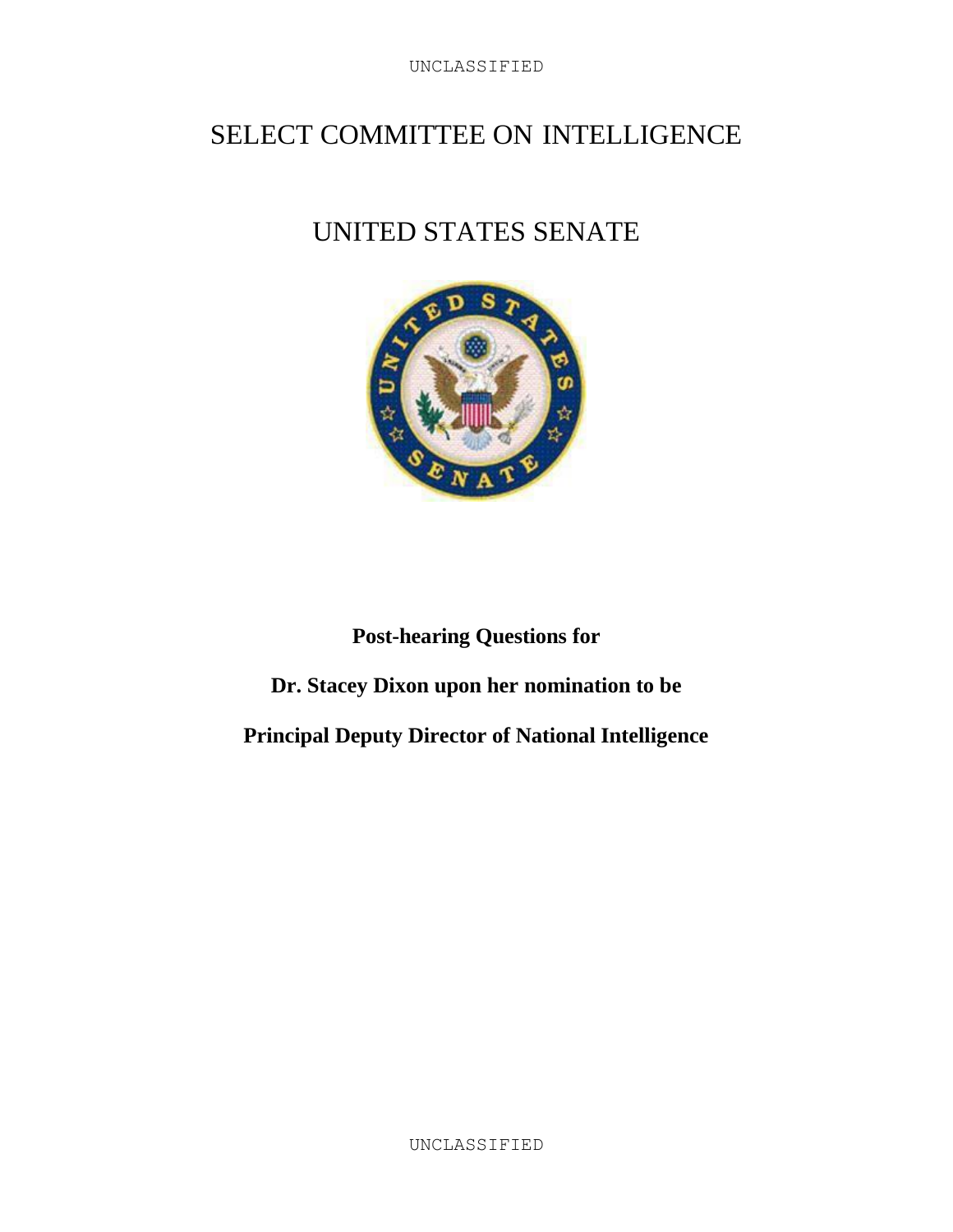#### *[From Senator Casey]*

- 1. In your pre-hearing questions, you committed to carrying out DNI Haines' and President Biden's directives on expanding diversity, equity and inclusion across the IC. Part of your role as PDDNI includes chairing the Deputies Committee to oversee the various IC elements' diversity, equity and inclusion initiatives. $<sup>1</sup>$ </sup>
	- **What do you see as barriers to expanding diversity within the IC?**

*Expanding diversity in the IC is one of my top priorities. Barriers to expanding diversity include challenges with hiring, retention, and career development of women, minorities and persons with disabilities (PWDs). Themes within those challenges include structural/organizational and policy concerns, workplace attitudes and perceptions. The IC must also go beyond diversity to a culture of inclusion that connects each employee to the organization; encourages collaboration, flexibility, and fairness; and leverages diversity throughout the organization so that all individuals are able to participate and contribute to their full potential. Building a diverse and inclusive workforce requires dedication at all organizational levels, routine assessment of workforce data and plans, pipeline development, targeted outreach and recruitment, investment in assistive technologies and development of program metrics.*

### **How will you leverage your leadership of the Deputies Committee to ensure the implementation of efforts to expand diversity, equity and inclusion across the IC?**

*Workforce diversity, equity, and inclusion are mission-critical imperatives for the IC, and the unique contributions of all employees are vital to the IC's success. The recently issued Executive Order on Diversity, Equity, Inclusion, and Accessibility (DEIA) provides detailed recommendations to help drive initiatives. Some of them include enhanced data collection; promoting paid internships, advancing equity for employees with disabilities and LGBTQ+ employees. In my role, I will continue to engage and foster* 

 $\overline{\phantom{a}}$ 

<sup>&</sup>lt;sup>1</sup> Dixon Prehearing questions, Question 56, page 26.